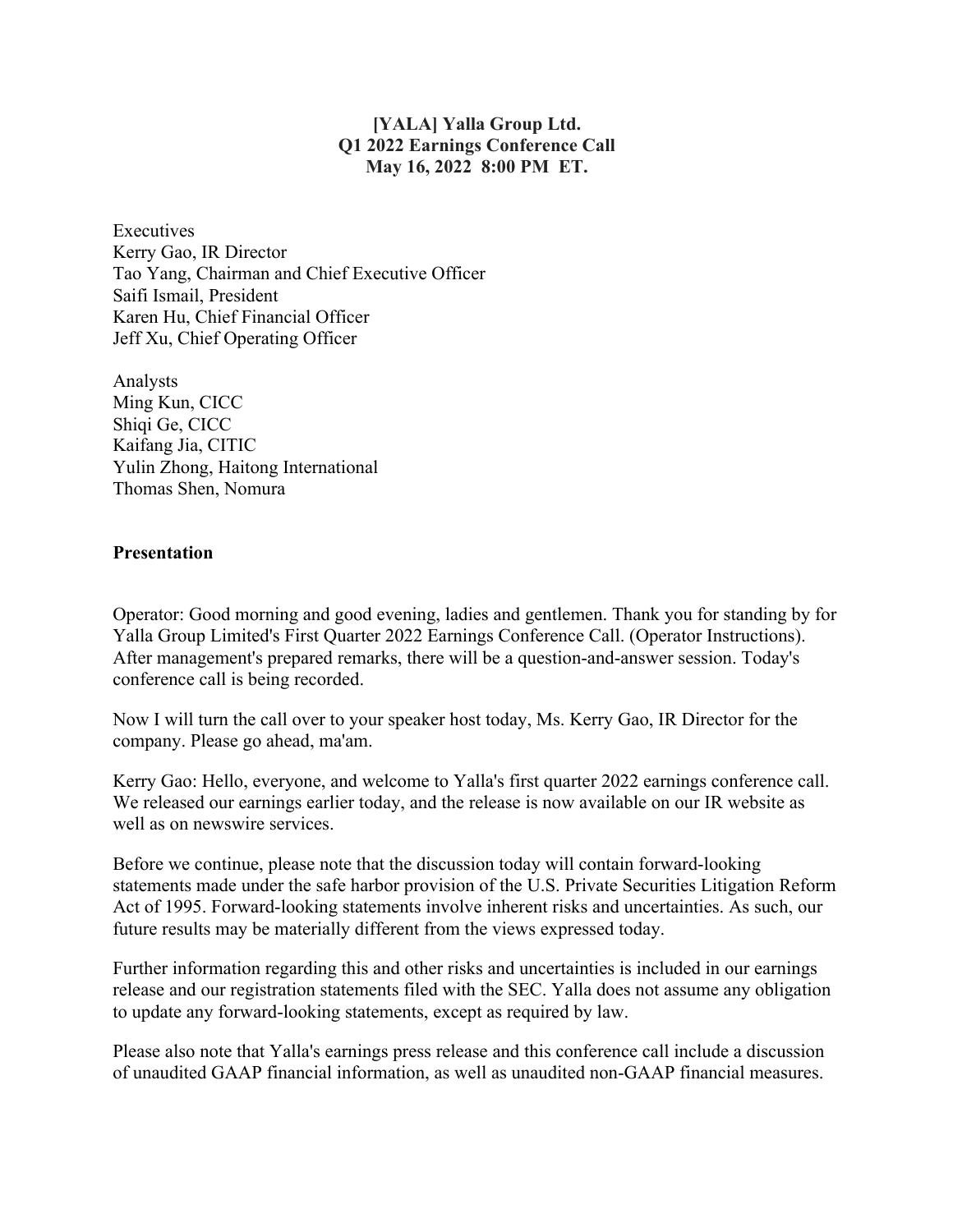Yalla's press release contains a reconciliation of the unaudited non-GAAP measures to the unaudited most directly comparable GAAP measures.

Today, you will hear from Mr. Tao Yang, our Chairman and Chief Executive Officer, who will provide an overview of our recent achievements and growth strategies. He will be followed by Mr. Saifi Ismail, the company's President, who will give a brief review of our recent developments. Ms. Karen Hu, our Chief Financial Officer, will then provide additional details on the company's financial results and discuss our financial outlook. Following management's prepared remarks, we will open up the call to questions. Our Chief Operating Officer, Mr. Jeff Xu, will join the call for our Q&A session.

With that said, I would now like to turn the call over to our Chairman and Chief Executive Officer, Mr. Tao Yang. Please go ahead, sir.

Tao Yang: Thank you, Kerry, and thank you, everyone, for joining our first quarter 2022 earnings conference call. We are pleased to have started 2022 on a strong note, with our revenue reaching an all-time high of US\$72.3 million, exceeding the higher end of our guidance. This excellent performance notwithstanding, 2022 is still undoubtedly shaping up to be a year full of challenges.

Looking at the macro environment, variables such as geopolitical friction among countries, as well as pandemic resurgences in various regions, are creating fluctuations and ongoing turbulence. Yalla is closely monitoring the macro situation and will adjust our company strategy appropriately. For this year, instead of merely pursuing high user base growth, we will increase our focus on improving return on investment with respect to our user base expansion. To that end, we are currently testing and flexibly adjusting our sales and marketing strategy based on our observations of market dynamics.

During the first quarter, we were able to deliver solid top-line growth while optimizing the pace of user growth. Thus, sales and marketing expenses, as a percentage of our total revenues, have decreased compared with the previous quarter. We are encouraged by this progress and aim to further improve our sales and marketing efficiency going forward.

In 2022, we will continue to expand our services and stretch the boundaries of our business, launching innovative social networking and entertainment products to fulfill MENA users' evolving needs, and grow our immersive online ecosystem to deliver more memorable experiences to more users while creating future revenue streams for our company.

Now let's take a closer look at our new product updates. As a leading player in the online social networking and entertainment industry, Yalla strives to expand its ecosystem and broaden the scope of its product and service offerings to meet MENA users' unique needs. We are happy to share with you that, facilitated by Yalla Game Limited, we will soon launch the beta version of our first hard-core mobile game. This is a milestone for Yalla Group.

Beyond that, as an important part of our group's strategy, we are also actively looking for diverse investment opportunities to continue to flexibly and efficiently broaden Yalla's ecosystem. We look forward to sharing more updates with you, our investors, on potential opportunities in the near future.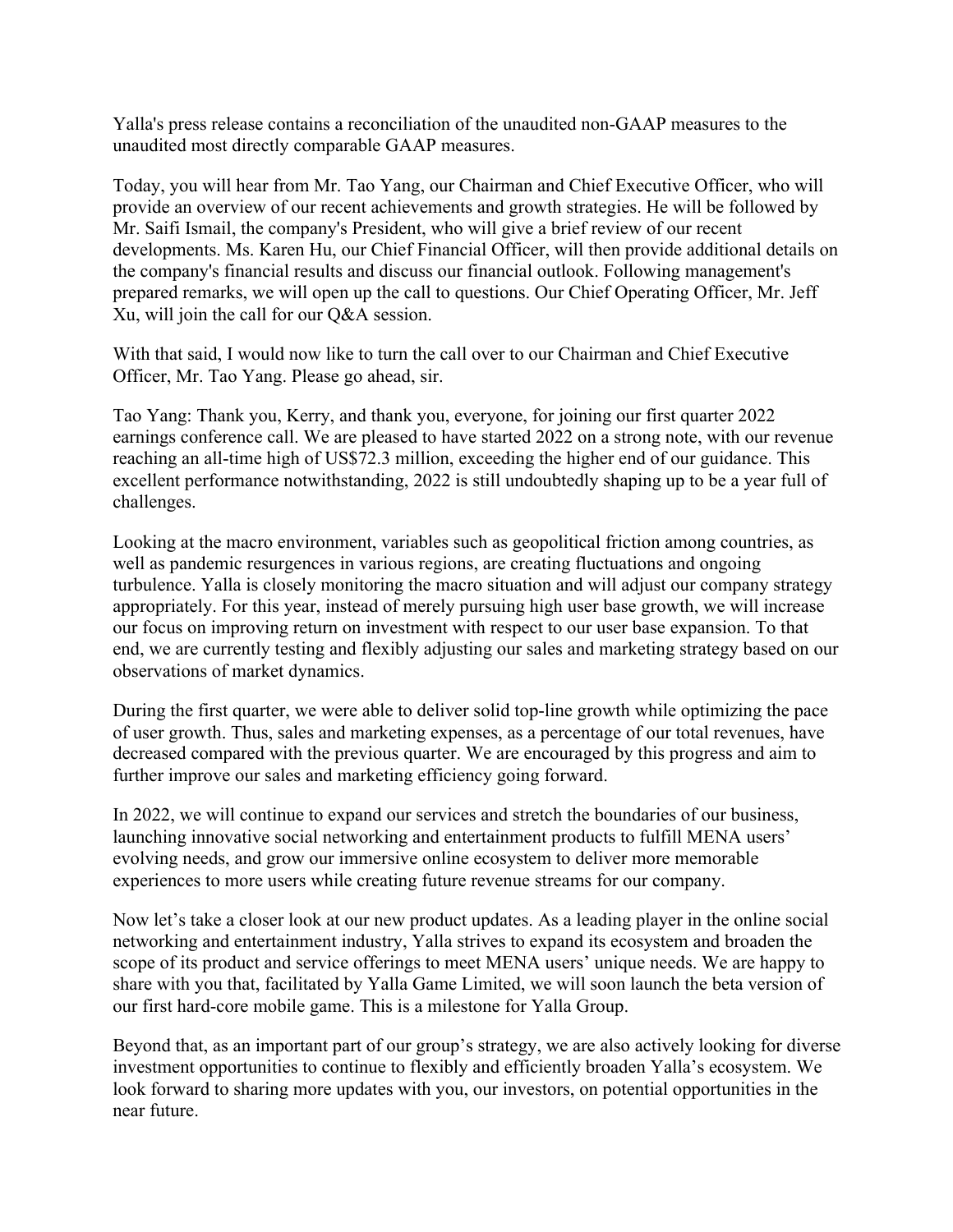We are also excited to share with you that we recently launched YallaChat version 1.0, and have rolled out several important features with this iteration. First of all, as we have shared previously, a crucial step in building the Yalla ecosystem among our user communities is to build a unified login system with YallaChat, which will allow users to log in to any product within the Yalla Group using their YallaChat ID. We have already started marketing this upgrade with Yalla, including incentives such as free coins and special gifts to encourage users to log into Yalla Live with their YallaChat ID.

We expect this enhancement to motivate an increasing number of Yalla users to register for YallaChat accounts and take advantage of the united login system. We see this as an important step to boost product synergies and increase users' loyalty and stickiness to Yalla Group's products.

In addition, in order to encourage users to further engage with YallaChat, we have introduced a casual social game, "hop up," within YallaChat, bringing users a new opportunity to share exciting gaming moments and compete with their friends. We believe social games are a good catalyst to increase social interactions, while simultaneously promoting YallaChat to a broader range of users.

On top of that, we have also implemented our "moments" function, which will allow users to make a record of and share their memorable moments with their friends on YallaChat 1.0, and added more emoji packages designed for Arabic users. We will continue to welcome user feedback, roll out more localized functions and work on perfecting the details with upcoming iterations of YallaChat.

As we reported last quarter, Waha, the first-ever social metaverse designed for the MENA region, plays a critical role in Yalla's efforts to expand the boundaries of existing online social networking products, and represents an important step forward in Yalla Group's metaverse application explorations. After Waha's launch last quarter, our team focused intently on feedback collection and rolled out another iteration at the beginning of May.

In the latest iteration, we introduced a new 3D social scene with more interactive features for our users to enjoy in the virtual world, as well as additional options for users to build their Waha avatar. We firmly believe that the metaverse holds tremendous potential for our business. We are closely monitoring industry trends as we explore new possibilities and create unique and more interactive social experiences for our MENA users.

Before I conclude, I have one more important update. It is my pleasure to introduce Yalla Group's inaugural Environmental, Social and Governance Report, showcasing our performance across economic, social, governance, and environmental practices for 2021. We sought to identify initiatives that enable sustainable development not only for our company and our employees, but also for the community, society, and our environment. We are proud to share our progress and future goals with you via our first ESG report, which is now available for download on our IR and company websites.

We believe that our status as the leading voice-centric social networking and entertainment platform in MENA comes with the responsibility to create significant socio-economic value.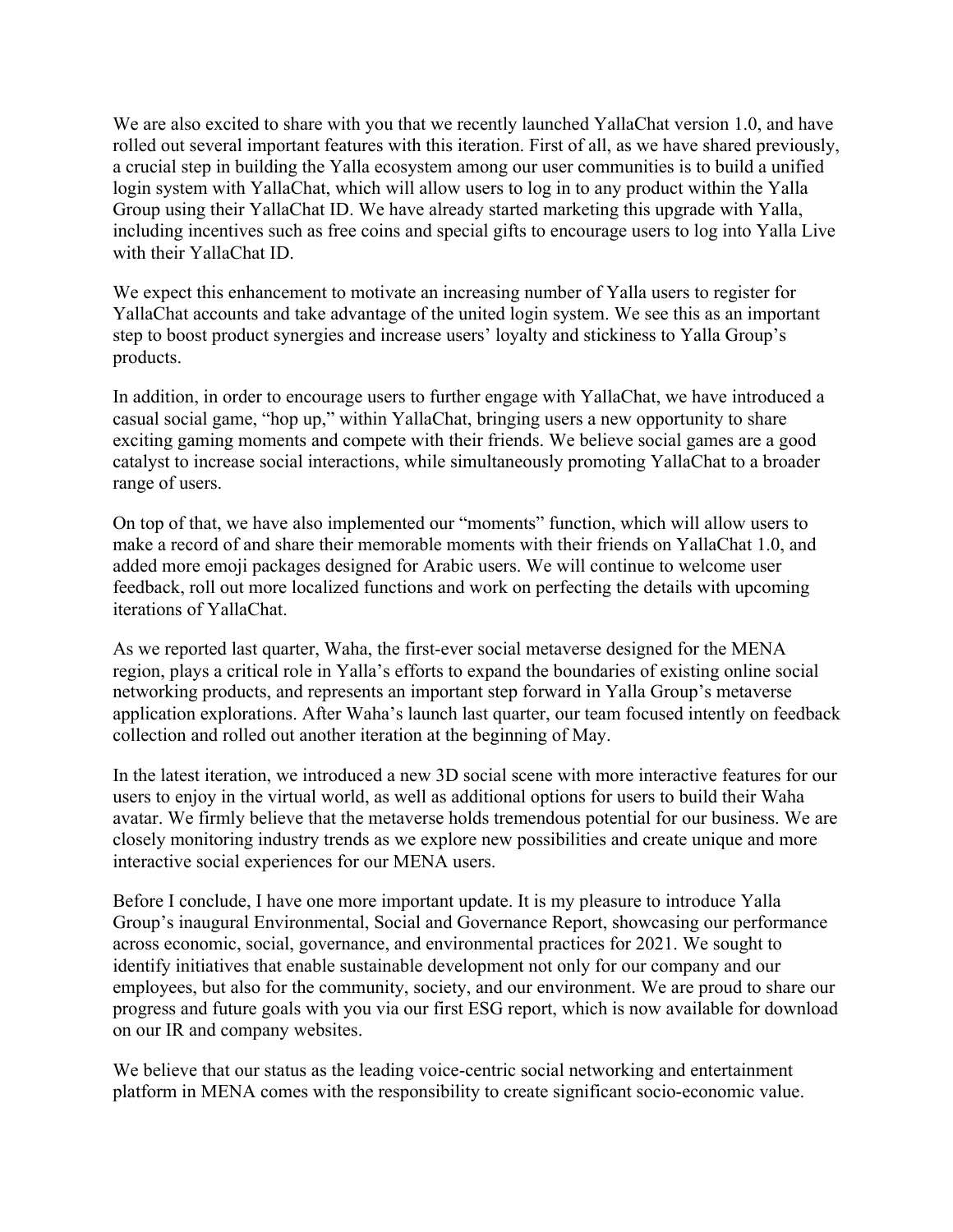This is manifested not only by maintaining robust financial performance, but also by providing MENA's people with better access to a digital life while generating value by supporting the region's growth and development goals. As a company deeply rooted in MENA, we have witnessed exceptional achievements in the digital transformation of this region, and remain profoundly inspired by the UAE government's unwavering commitment to a sustainable economy.

Over the past year, we have continued to make considerable progress in our efforts to align with the UAE's visionary 50-year Economic Plan, and the country's economic strategy prioritizing digitalization and environmental responsibility. As we look back on another successful year, we are happy to take this opportunity to renew our invitation to all stakeholders to continue to engage with us in our open and ongoing sustainability conversation. We welcome all feedback.

In closing, I would like to reiterate that our vision is to build the most popular destination for online social networking and entertainment activities in MENA, a vision we hope to realize within the next 10 years. Yalla's organizational values, "Multicultural Understanding," "User First," "Simple," and "Target," have guided our team to prioritize our users, embrace diversity, and operate with a simple, pragmatic, pioneering, and enterprising approach as we collaborate. Adhering to these principles has been the driver of our past achievements, and will ensure that we remain dedicated as we work to achieve our vision.

Looking ahead, we will continue to closely observe MENA's local cultural trends and consistently expand Yalla's ecosystem with diverse products and services tailored to local users' evolving needs.

Now I will turn this call over to our President, Mr. Saifi Ismail, for a closer look at our recent developments.

Saifi Ismail: Hello, everyone. Thanks for joining us today. Let's take a look at our operations, as well as our products' performances. Operationally, as we moved into 2022, our growth momentum carried on as we expanded our user community and further advanced our monetization capabilities. As Tao mentioned in his remarks, our experienced marketing team has been adjusting our sales and marketing strategy to boost the return efficiency on our user acquisition investments.

We are pleased to report a solid quarter, with Yalla Group's total revenues of US\$72.3 million, beating the higher end of the company's guidance. Our monthly active users increased 55.3% year-over-year, reaching 29.2 million. Yalla Group's paying users also increased to 9.4 million, while the sales and marketing expenses as a percentage of our total revenues decreased from last quarter, leaving us more flexibility and budgetary capacity to promote our new products later this year.

We are also happy to share that our casual game portfolio, including Yalla Parchis, 101 Okey Yalla and Yalla Baloot, is making good progress. In Q1, Yalla Parchis ranked in the top 10 in terms of revenue under the board game category in 9 countries. We have rolled out a new game mode and chatting features, which further increased user retention and user stickiness on the platform.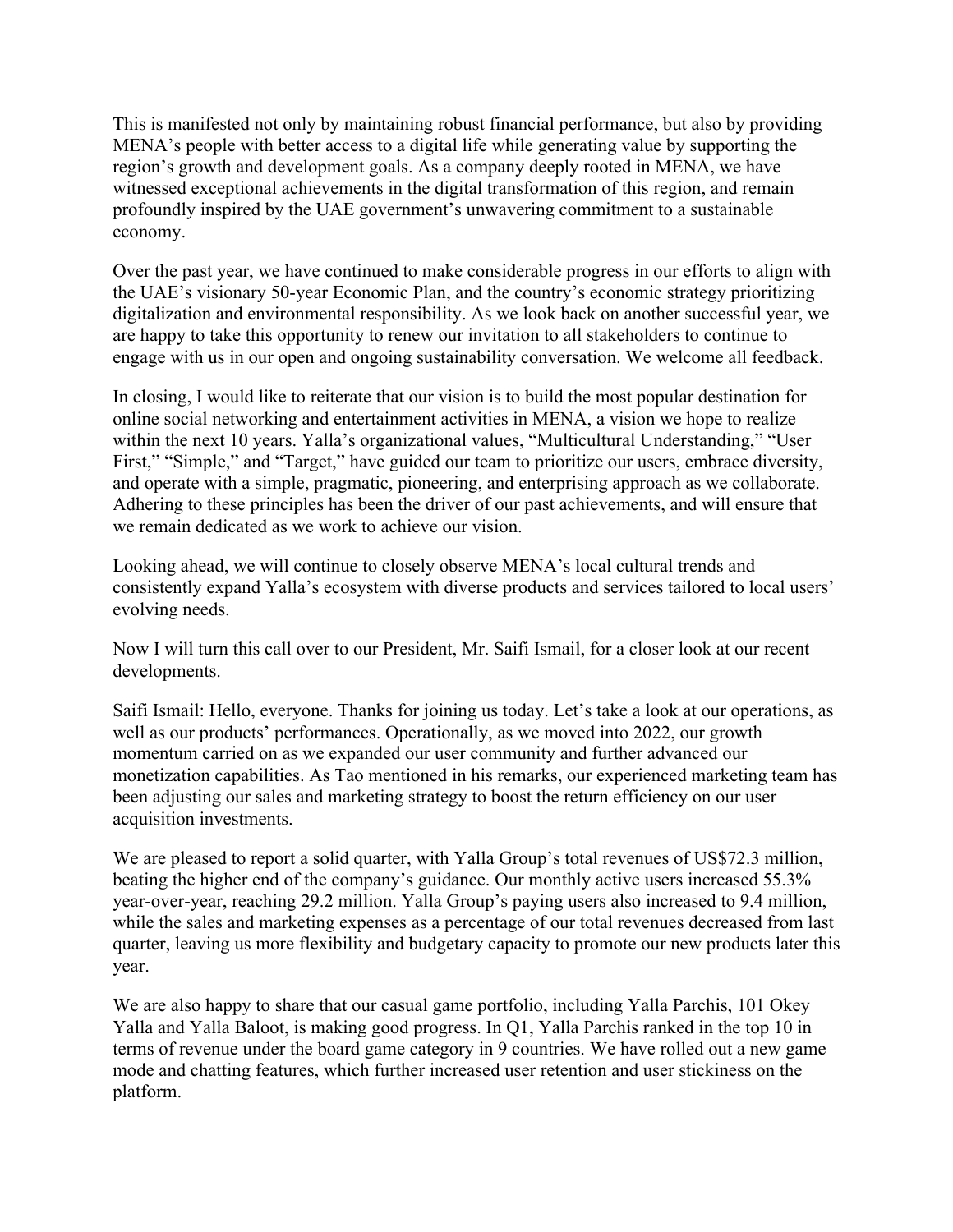We also hosted events, including our Independence Day and Yalla Carnaval, to celebrate local holidays in various regions and encourage user engagement on the platform, attracting participation by more than 60% of our daily active users.

During the first quarter, 101 Okey Yalla, for the first time, was ranked among the top 5 in terms of revenue in Turkey in the board game category on Google Play, and was ranked among the top 10 in terms of revenue in Turkey in the board game category on IOS. We continue to expand 101 Okey Yalla's user base, and have seen user stickiness improve consistently as both the average daily time spent per active user and users' willingness to pay continue to grow.

Furthermore, we received excellent feedback after the official launch of Yalla Baloot last December, which has already been ranked among the top 5 in terms of downloads on Google Play in Saudi Arabia under the Card Game category, and we have already received an average rating of 4.7 on Apple Store. We are encouraged by this progress and will continue to expand Yalla Baloot's user base while collecting user feedback.

It is my privilege to share another piece of good news with our investors. We at Yalla Group are extremely honored to have been recognized as a gold winner in the third annual Middle East & North Africa Stevie Awards. Specifically, our Yalla Ludo game took gold in the "Innovation in Entertainment Apps" category. The Middle East & North Africa Stevie Awards are the only business awards program to recognize innovation in the workplace in 17 nations in the Middle East and North Africa.

The Stevie Awards are widely considered to be the world's premier business awards, conferring recognition for achievement in programs such as The International Business Awards for 20 years. With more than 12,000 entries each year from organizations in more than 70 nations, and more than 1,000 executive-level professional judges, this award further solidifies Yalla Group's position as one of the MENA region's top companies.

We view this illustrious international award as yet another testament to Yalla Group's teams' excellent work and many accomplishments throughout the past year and would like to deeply thank the Stevie Awards organization for this tremendous distinction. We hope that our ongoing efforts and achievements merit many more regional and global awards in the future.

2022 is a year full of promise and potential. In the new year, we remain fully committed to maintaining our position as the leading voice-centric social networking and entertainment platform in MENA, and further delivering on our commitment to serving MENA users' evolving needs in this field. To echo Tao once more, our vision is to build the most popular destination for online social networking and entertainment activities in MENA. And we will strive to exceed users' expectations with innovative features and services tailored to the MENA region.

With that, I will now turn the call over to our CFO, Karen, who will discuss our key financial and operational results.

Karen Hu: Thank you, Saifi. Hello, everyone. Thank you for joining us. We achieved strong topline growth in the first quarter of 2022, recording an increase of 7.1% quarter-over-quarter to reaching US\$72.3 million. This strong performance once again illustrates our group's ability to deliver growth in a rapidly evolving environment. Notably, we also reduced selling and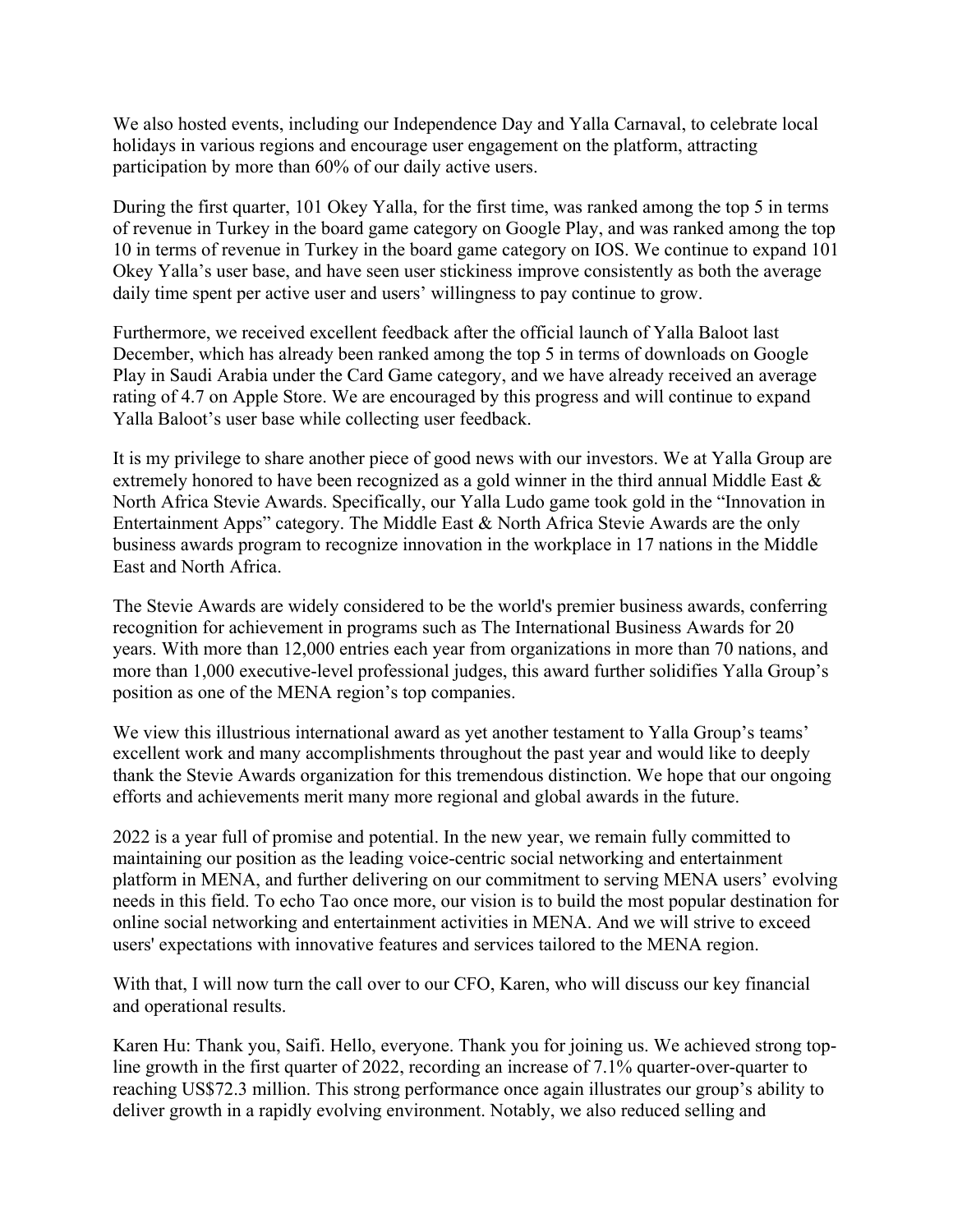marketing expenses by 5.9% quarter-over-quarter amid macro uncertainty, as a result of our ROI-based approach to promotions and advertising.

Furthermore, we maintained a healthy non-GAAP net margin of 35.9%, impressive by industry standards, as well as ample cash reserves to sustain the ongoing expansion of our Yalla ecosystem.

As we move through 2022, we will focus on growing the group's long-term profitability by further refining our resource allocation to propel product innovation and monetization, while boosting sales and marketing efficiency as well as optimizing capital utilization.

Now I would like to walk you through our detailed financials for the first quarter of 2022. Our revenues were US\$72.3 million in the first quarter of 2022, a 6.9% increase from US\$67.6 million in the same period last year. The increase was primarily driven by the broadening of Yalla Group's user base and enhancements to Yalla Group's monetization capabilities.

Our average MAUs increased by 55.3% from 18.8 million in the first quarter of 2021 to 29.2 million in the first quarter of 2022.

Now let's look at our costs and expenses. Our cost of revenues was US\$27.5 million in the first quarter of 2022, a 14.7% increase from US\$24 million in the same period last year, primarily due to an increase in technical service fees resulting from the expansion of our product portfolio and an increase in salaries and benefits resulting from the expansion of the operation and maintenance team. Cost of revenues, as a percentage of our total revenues, increased from 35.5% in the first quarter of 2021 to 38.1% in the first quarter of 2022.

Our selling and marketing expenses were US\$12.5 million in the first quarter of 2022, a 49.8% increase from US\$8.4 million in the same period last year, primarily due to higher advertising and market promotion expenses led by our continued user acquisition efforts and expanding product portfolio. Selling and marketing expenses as a percentage of our total revenues were 17.3% in the first quarter of 2022, increasing from 12.4% in the first quarter of 2021.

The ratio declined from 19.7% in the fourth quarter of 2021, driven by our more disciplined advertising and promotion approach.

Our general and administrative expenses were US\$8 million in the first quarter of 2022, a 31.5% decrease from US\$11.7 million in the same period last year, primarily due to lower share-based compensation expenses recognized during the first quarter of 2022. General and administrative expenses as a percentage of our total revenues decreased from 17.3% in the first quarter of 2021 to 11.1%.

Our technology and product development expenses were US\$6 million in the first quarter of 2022, a 79% increase from US\$3.3 million in the same period last year, primarily due to an increase in salaries and benefits for our technology and product development staff, driven by the development of our new businesses and expansion of our product portfolio. Technology and product development expenses as a percentage of our total revenues increased from 4.9% in the first quarter of 2021 to 8.3% in the first quarter of 2022.